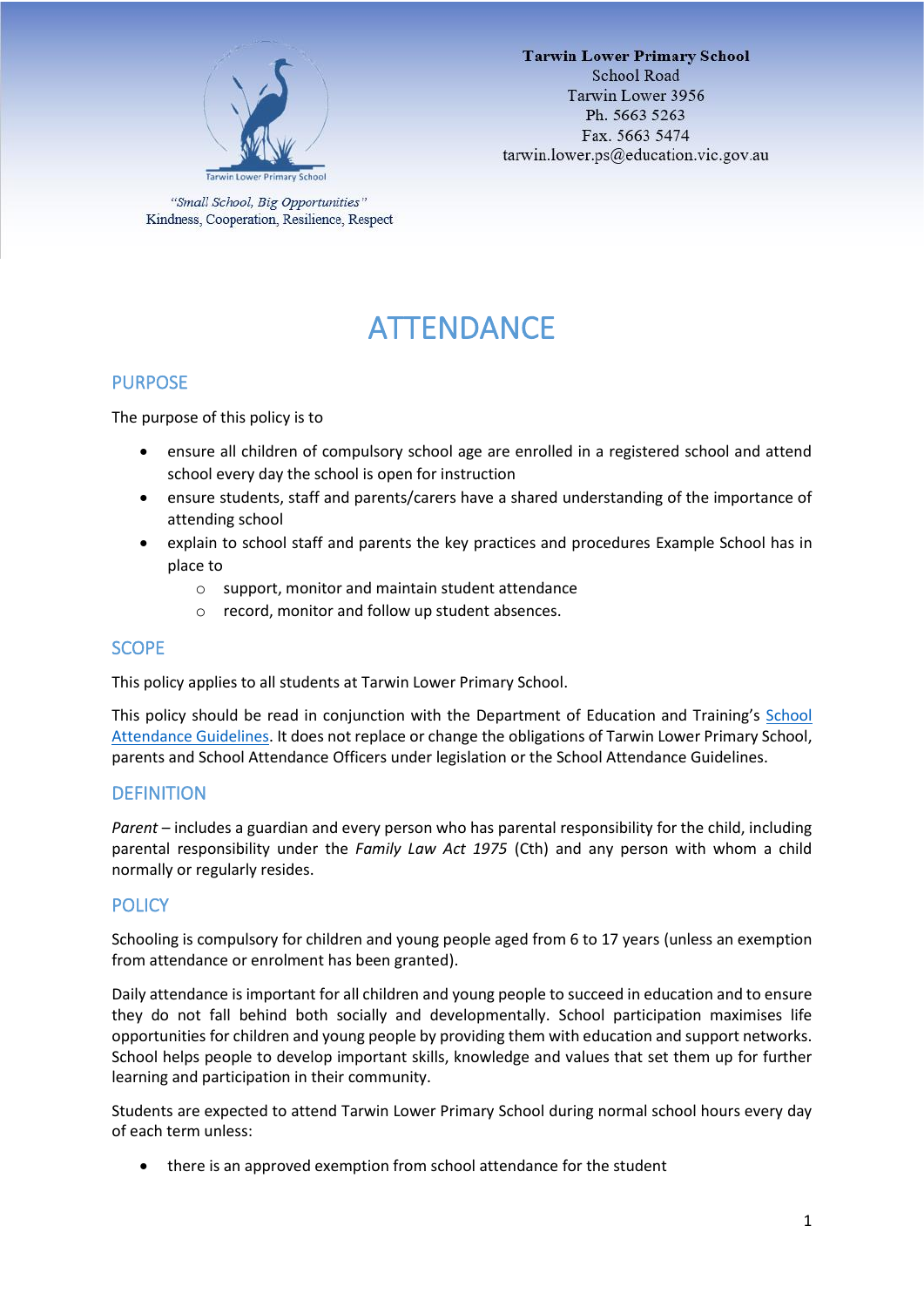- the student has a dual enrolment with another school and has only a partial enrolment in Example School, or
- the student is registered for home schooling and has only a partial enrolment in Tarwin Lower Primary School for particular activities.

Both schools and parents have an important role to play in supporting students to attend school every day.

Tarwin Lower Primary School believes all students should attend school all day, every day when the school is open for instruction and is committed to working with its school community to encourage and support full school attendance.

Our school will identify individual students or cohorts who are vulnerable and whose attendance is at risk and/or declining and will work with these students and their parents to improve their attendance through a range of interventions and supports.

Students are committed to attending school every day, arriving on time and are prepared to learn. Our students are encouraged approach a teacher and seek assistance if there are any issues that are affecting their attendance.

Tarwin Lower Primary School parents are committed to ensuring their child/children attend school on time every day when instruction is offered, to communicating openly with the school and providing valid explanations for any absence.

Parents will communicate with the relevant staff at Tarwin Lower Primary School about any issues affecting their child's attendance and work in partnership with the school to address any concerns.

Parents will provide a reasonable explanation for their child's absence from school and endeavour to schedule family holidays, appointments and other activities outside of school hours.

## Supporting and promoting attendance

Tarwin Lower Primary School's *Student Wellbeing and Engagement Policy* supports student attendance.

Our school also promotes student attendance by: strong links and communication with families, breakfast club, school chaplain, a focus on child wellbeing through the RRRR program.

#### Recording attendance

Tarwin Lower Primary School must record student attendance twice per day. This is necessary to:

- meet legislative requirements
- discharge Tarwin Lower Primary School's duty of care for all students

Attendance will be recorded by classroom teachers at the start of the school day and after lunch using Compass.

If students are in attendance at a school approved activity, the teacher in charge of the activity will record them as being present.

If students are in attendance at a school approved activity, the teacher in charge of the activity will record them as being present.

#### Recording absences

For absences where there is no exemption in place, a parent must provide an explanation on each occasion to the school.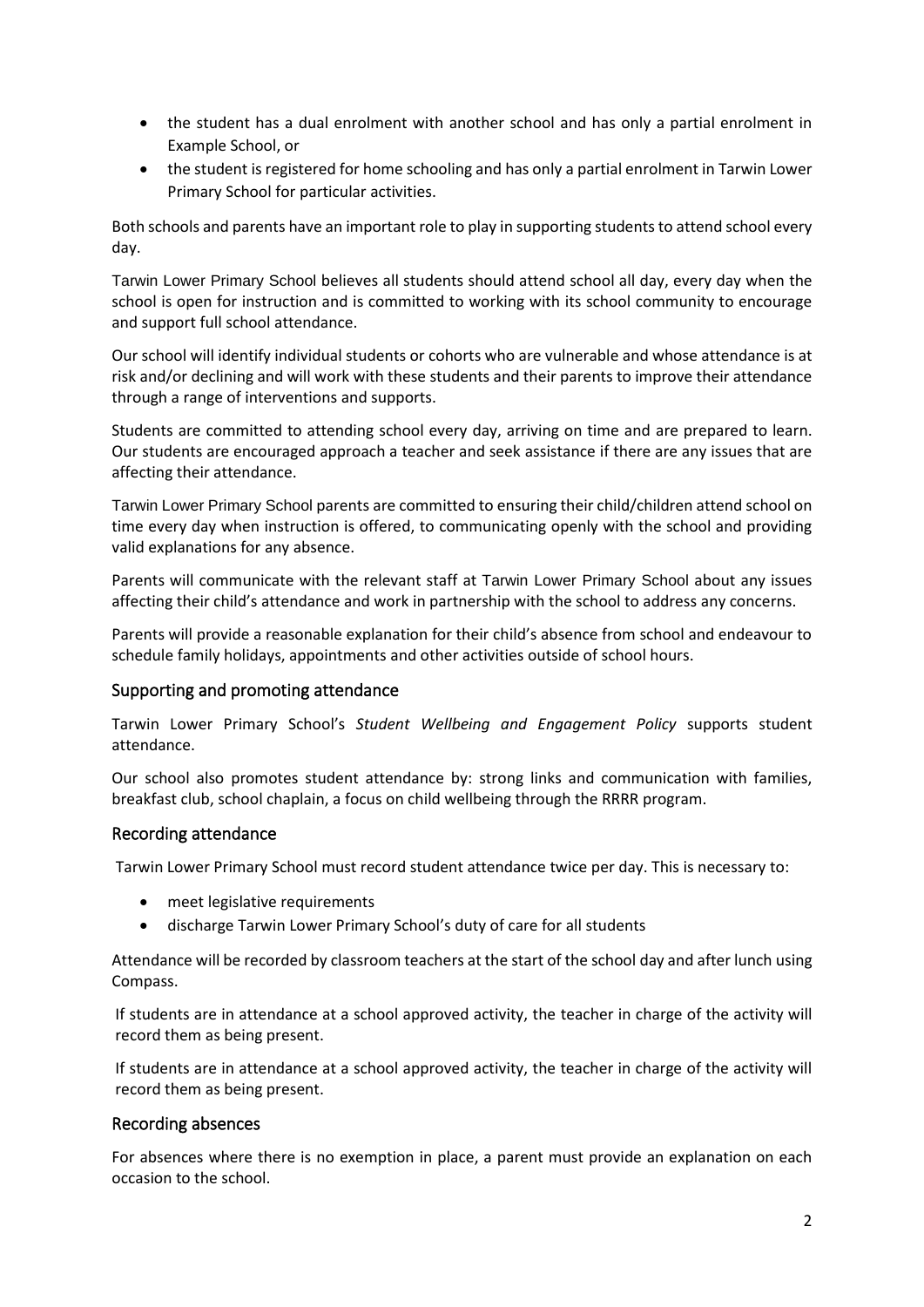Parents should notify Tarwin Lower Primary School of absences by:

- Phone call
- Email
- Compass
- Written note before the day
- Complete an absent form generated from Compass sent home as an unexplained after the absent day/s

If a student is absent on a particular day and the school has not been previously notified by a parent, or the absence is otherwise unexplained, Tarwin Lower Primary School will notify parents by SMS/push notification message, email or telephone. Tarwin Lower Primary School will attempt to contact parents as soon as practicable on the same day of the unexplained absence, allowing time for the parent to respond.

If contact cannot be made with the parent (due to incorrect contact details), the school will attempt to make contact with any emergency contact/s nominated on the student's file held by the school, where possible, on the day of the unexplained absence.

Tarwin Lower Primary School will keep a record of the reason given for each absence. The principal will determine if the explanation provided is a **reasonable excuse** for the purposes of the parent meeting their responsibilities under the *Education Training Reform Act 2006* and the School Attendance Guidelines.

If Tarwin Lower Primary School considers that the parent has provided a **reasonable excuse** for their child's absence the absence will be marked as '**excused absence**'.

If the school determines that no reasonable excuse has been provided, the absence will be marked as '**unexcused absence**'.

The Principal has the discretion to accept a reason given by a parent for a student's absence. The Principal will generally excuse:

- medical and dental appointments, where out of hours appointments are not possible or appropriate
- bereavement or attendance at the funeral of a relative or friend of the student, including a student required to attend Sorry Business
- school refusal, if a plan is in place with the parent to address causes and support the student's return to school
- cultural observance if the parent/carer notifies the school in advance
- family holidays where the parent notifies the school in advance

If no explanation is provided by the parent within 10 school days of an absence, it will be recorded as an 'unexplained absence' and recorded on the student's file.

Parents will be notified if an absence has not been excused.

#### Managing non-attendance and supporting student engagement

Where absences are of concern due to their nature or frequency, or where a student has been absent for more than five days, Tarwin Lower Primary School

will work collaboratively with parents, the student, and other professionals, where appropriate, to develop strategies to improve attendance, including: